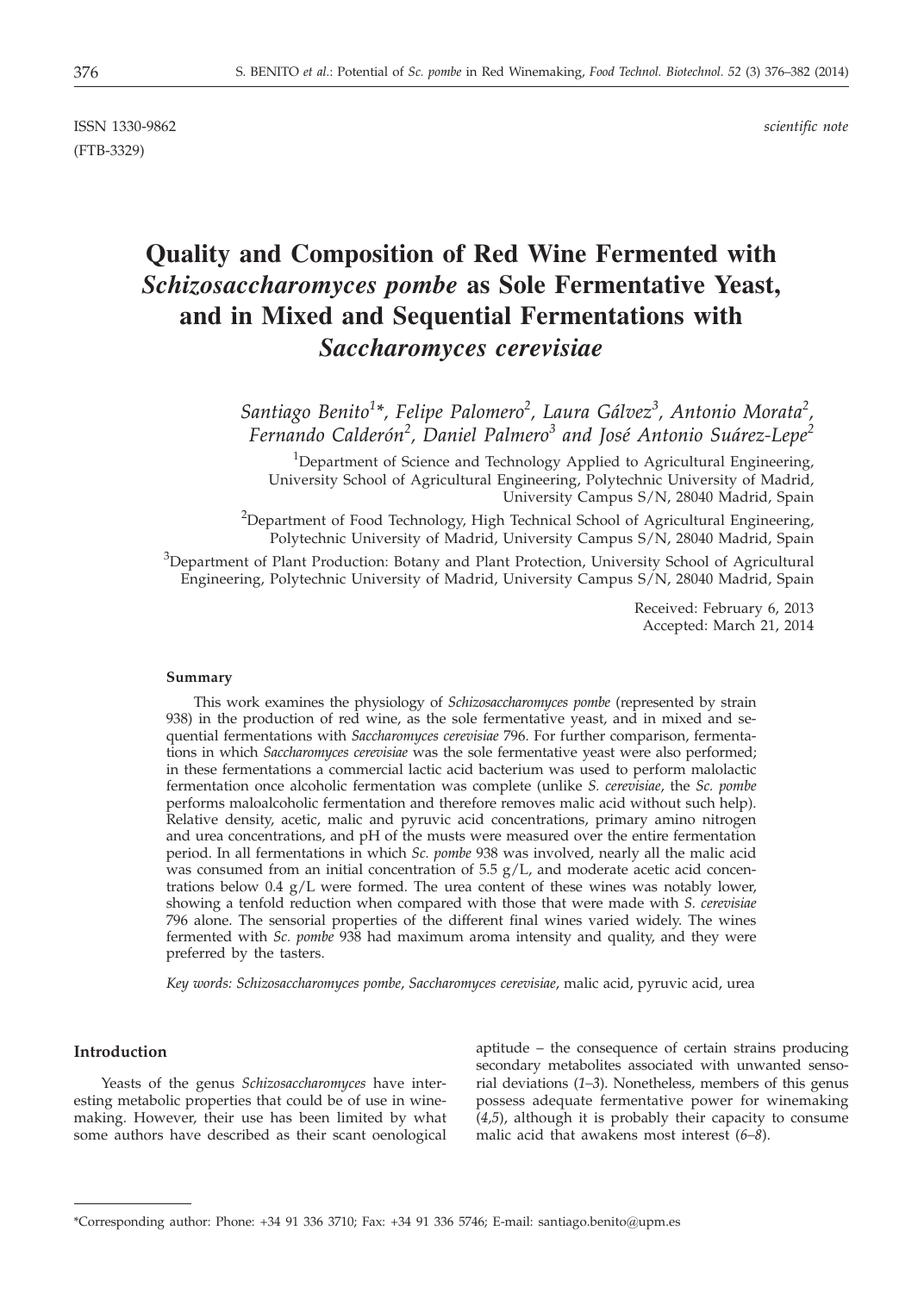The maloalcoholic fermentation undertaken by *Schizosaccharomyces* spp. in winemaking renders the use of lactic acid bacteria, the microorganisms normally used for this purpose, unnecessary (*9*). This has the added advantage of limiting the appearance of biogenic amines – unwanted molecules that these bacteria produce in low nutrient environments (*10*). *Schizosaccharomyces* spp. also have urease activity (*11*). Urea is the main precursor of ethyl carbamate, an undesirable molecule owing to its toxicity; this urease activity could be harnessed to reduce urea concentrations and thus improve the food safety status of wine (*9,12*). Using *Schizosaccharomyces* spp. immobilised in alginate (*6,8,13,14*), or in mixed or sequential fermentations with *Saccharomyces* spp. (*15*) to mitigate what has been seen as their reduced oenological aptitude (*16*), has proved successful in biological deacidification of wine under laboratory conditions (*8,17*).

Numerous studies have examined the impact of *Schizosaccharomyces* spp. on the volatile compound composition and sensorial profile of wine, although some of the obtained results have been contradictory (*17–20*).

The use of *Schizosaccharomyces* spp. alone, or with other yeast species in mixed or sequential fermentations might help reduce the 'standardisation' of wines on the market (*21–23*), improving their complexity and aroma profile (*24*). In addition, their rapid autolytic release of cell wall polysaccharides after death could reduce the time required to complete ageing over lees (*25*). The present work examines the potential of the metabolism of *Schizosaccharomyces pombe* 938 in winemaking.

## **Materials and Methods**

#### *Microorganisms*

The yeast strains used in this study were *Schizosaccharomyces pombe* 938 from the type collection of the Institute for Industrial Fermentations (IFI, CSIC, Madrid, Spain) selected for its aptitude in red wines (*9*) and *Saccharomyces cerevisiae* 796 selected by the Australian Wine Research Institute (Maurivin, Melbourne, Australia), whose genome sequence is currently known (*26*). The strain of lactic acid bacteria used was *Oenococcus oeni* Alpha (Lallemand, Montreal, Canada).

## *Fermentations*

All fermentations were undertaken using the must of *Vitis vinifera* L. cultivar Garnacha grapes grown in San Martín de Valdeiglesias (Madrid, Spain). Using a method similar to that described by Sampaio *et al*. (*27*), 3.5 kg of unpasteurised crushed grapes were placed in 4.9-litre glass fermentation vessels, leaving enough space for the emission of carbon dioxide. Sulphur dioxide (60 mg/kg) was added to each vessel, along with  $3 g/L$  of L-malic acid (Panreac, Barcelona, Spain) to arrive at a final concentration of 5.5 g/L. Sugar concentration was 246 g/L, relative density 1106.5  $g/L$  at 15 °C, and pH=3.1.

Four assays were performed (all in triplicate): (*i*) inoculation of the must with *Sc. pombe* 938 alone (1.42·104 CFU/g); (*ii*) inoculation of the must with *S. cerevisiae* 796 alone (106 CFU/g); (*iii*) inoculation of the must with *Sc. pombe* 938 (1.42·10<sup>4</sup> CFU/g) and *S. cerevisiae* 796 (10<sup>6</sup> CFU/g) together (mixed fermentation); and (*iv*) inoculation of the must with *Sc. pombe* 938  $(1.42 \cdot 10^4 \text{ CFU/g})$  followed by *S. cerevisiae* 796 (10<sup>6</sup> CFU/g) 48 h later (sequential fermentation). *Schizosaccharomyces* inocula were obtained using 50 mL of sterilized must with 1 mL of yeast extract, dextrose and peptone (YEDP) liquid medium (*28*) containing 106 CFU/mL (determined using a Thomas chamber). To reach this population, 100 µL of each yeast suspension were cultivated in 5 mL of YEPD at 25 °C for 24 h. This procedure was repeated three successive times before the final inoculation of 1 mL in the inocula. All inocula were prepared in 100-mL flasks sealed with a Müller valve filled with 98 %  $H_2SO_4$  (Panreac), which allowed the release of  $CO<sub>2</sub>$  while avoiding microbial contamination (*29*). The temperature was maintained at 25 °C for 48 h. The development of inocula proceeded without aeration, oxygen injection or agitation. All fermentations were performed in triplicate. A concentration of 25 g/hL of *Saccharomyces cerevisiae* 796 was added to all fermentations in which this yeast was involved, following the manufacturer's recommendations.

All fermentation processes were carried out at 25 °C. Once the fermentation of sugars was complete (deemed to be represented by a remaining glucose and fructose concentration of 2 g/L), the wines fermented with *Schizosaccharomyces* were racked and stabilized during 7 days at 4 °C and the final product was bottled. A concentration of 50 mg/L of sulphur dioxide in potassium metabisulfite form was added. Corked bottles were placed horizontally in a climate chamber TR2V120 (La Sommelière, Saint-Saturnin, France) under constant temperature and humidity (18  $\degree$ C and 70 % relative humidity). These conditions were maintained for seven weeks until the sensory evaluation took place. The wines fermented with *Saccharomyces* were racked and stabilized in the same way since they finished malolactic fermentation by *Oenococcus oeni* Alpha (20 g/hL). Then they remained under the same final storage conditions described above for one month before tasting sessions took place.

#### *Analytical determinations: non-volatile compounds*

Glucose and fructose, malic, lactic, acetic, pyruvic and citric acids, glycerol, primary amino nitrogen, urea and colour intensity were all determined using a Y15 enzymatic autoanalyzer (Biosystems S.A., Barcelona, Spain). These analyses were performed using the appropriate kits from Biosystems, except for pyruvic acid, which was determined using a kit from Megazyme (Bray, Ireland).

The pH, dry extract, total acidity, alcohol content and relative density were determined following the International Methods of Analysis of Wines and Musts (*30*).

#### *Analytical determinations: volatile compounds*

The concentration of 18 volatile compounds (acetaldehyde, methanol, *n*-propanol, diacetyl, ethyl acetate, isobutanol, *n*-butanol, 2-butanol, amylic alcohol, isoamylic alcohol, isobutyl acetate, ethyl butyrate, ethyl lactate, *n*- -hexanol, isoamyl acetate, 2-phenylethyl alcohol, 2-phenylethyl acetate and 2,3-butanediol), all of which influence wine quality, were measured at the end of alcoholic and malolactic fermentations by gas chromatography using an Agilent Technologies 6850 gas chromatograph with a flame ionisation detector (Hewlett-Packard, Palo Alto, CA, USA). The apparatus was calibrated with a 4-methyl-2-pentanol internal standard. Gas chromatography quality compounds (Fluka, Sigma-Aldrich Corp., Buchs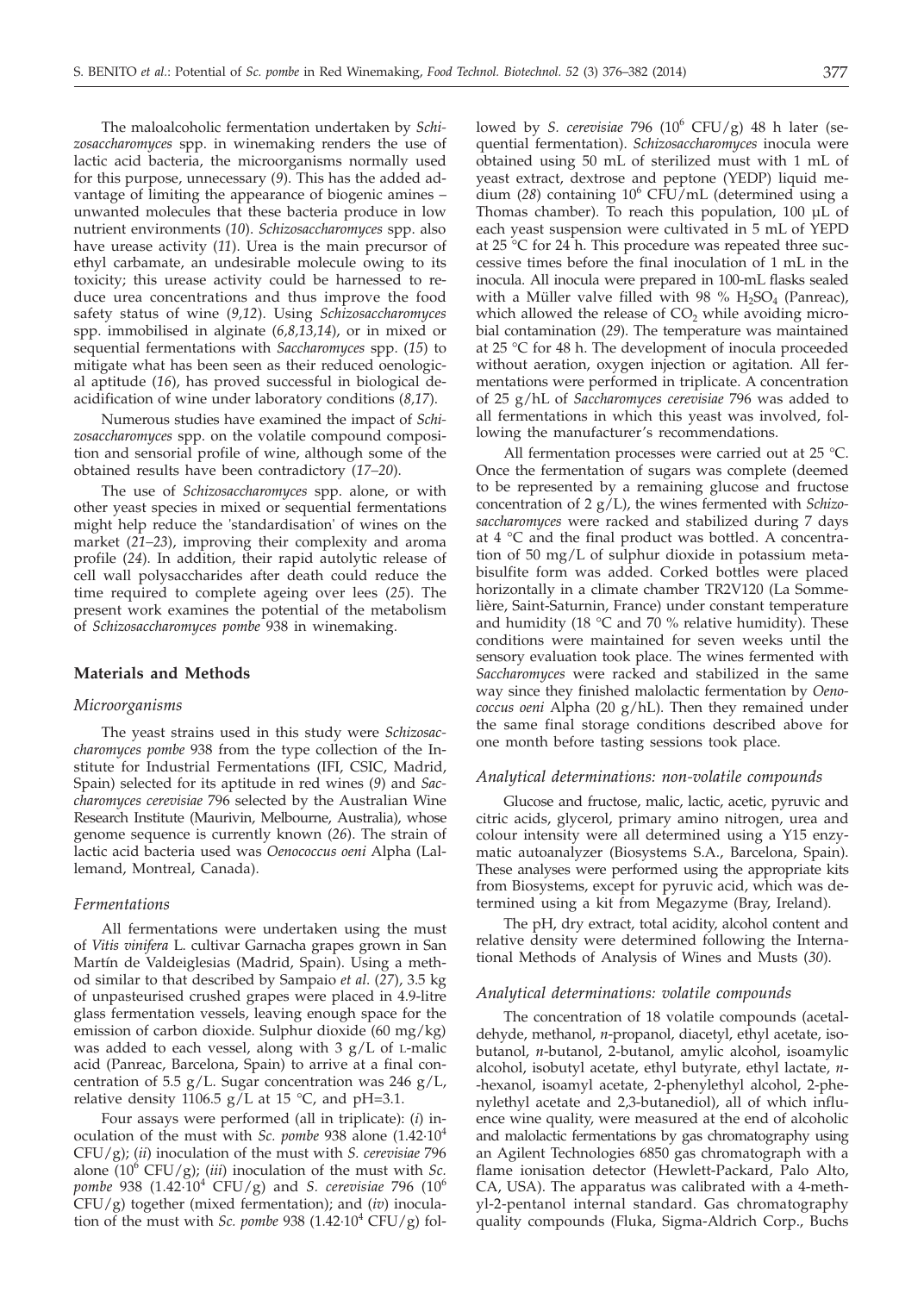SG, Switzerland) were used to provide standard patterns. Higher alcohols were separated as described in the International Methods of the Analysis of Musts and Wines (*30*). The detection limit was 0.1 mg/L.

## *Sensorial analysis*

The final wines were assessed (blind test) by a panel of 10 experienced wine tasters, all members of the staff of the Food Technology Department of the Technical University of Madrid, Spain. Assessments took place in standard sensory analysis chambers with separate booths. Following the generation of a consistent terminology by consensus, two visual descriptors, five aromas and four taste attributes were chosen to describe the wines. Formal assessment consisted of two sessions held on different days where wine tasters tasted all fermented triplicates. The panellists used a 10-cm unstructured scale, from 0 (no defect) to 100 (very strong defect perceptible), to rate the intensity of 11 attributes.

## *Statistical analysis*

Mean and standard deviations were calculated and ANOVA was performed using PC Statgraphics v. 5 software (Graphics Software Systems, Rockville, MD, USA). Significance was set at  $p<0.05$  for the ANOVA matrix F-value. The multiple range test was used to compare the mean values.

## **Results and Discussion**

## *Fermentative kinetics, relative densities and primary amino nitrogen concentrations*

Fig*.* 1 shows the change in the relative density over the fermentation period. The fermentation kinetics was acceptable in all fermentations; it ended around day 10 in all of them, and all produced wines had a residual sugar content of  $\langle 2 \rangle$  g/L (Table 1) and relative density of around 991 g/L at 20 °C (Fig. 1). The data show that *Sc. pombe*, whether alone or in mixed or sequential fermentations, used sugar in a fashion similar to that shown by *S. cerevisiae* alone*. Schizosaccharomyces* spp. are of high fermentative power (*5*), although under some conditions they may show slower fermentation kinetics (*9*).

Fig*.* 2 shows the change in primary amino nitrogen (PAN) consumption in the four fermentation systems.



**Fig. 1.** Change in relative density of red Garnacha wines during fermentation. In this and all other figures, the following nomenclature is used: 938=fermentation with *Schizosaccharomyces pombe* 938 alone, 938+796=mixed fermentation with *Sc. pombe* 938 and *Saccharomyces cerevisiae* 796, 938…796=sequential fermentation with *Sc. pombe* 938 followed by *S. cerevisiae* 796, 796=fermentation with *S. cerevisiae* 796 alone before malolactic fermentation with *Oenococcus oeni* Alpha

Consumption is progressive and follows a linear pattern over the first 72 h, *i.e.* until a concentration of 15 mg/L is reached, when the trend changes. The start of proteolytic activity and the autolytic release of amino acids and low molecular mass peptides may explain the increase seen in primary amino nitrogen from this moment (*31,32*).

## *Biological deacidification*

The potential of *Schizosaccharomyces* spp. as biological deacidifier can be seen in Figs*.* 3–5, which show the changes in the must acetic and malic acid contents and pH. Fermentations with *S. cerevisiae* 796 alone showed a reduction in malic acid content of 21.28 %, to reach a concentration of  $4.33$  g/L. This is in agreement with the results reported by other authors (*5,9,33–36*). After allowing malolactic fermentation to proceed in the samples fermented by *S. cerevisiae* 796 alone, the final lactic acid concentration recorded was  $2.69$  g/L (Table 1). In all fermentations involving *Sc. pombe* 938, however, nearly all

Table 1. Analytical results for the wines produced by different fermentation systems

| Assays  |     |     |     | $\gamma$ (lactic acid) $\gamma$ (acetic acid) $\gamma$ (malic acid) $\gamma$ (gluc+fruct) $\gamma$ (glycerol) $\gamma$ (citric acid) $\gamma$ (total acidity) $\varphi$ (alcohol) |     |     |     |                                                                                                                                                                                      | pH |
|---------|-----|-----|-----|-----------------------------------------------------------------------------------------------------------------------------------------------------------------------------------|-----|-----|-----|--------------------------------------------------------------------------------------------------------------------------------------------------------------------------------------|----|
|         | g/L | g/L | g/L | g/L                                                                                                                                                                               | g/L | g/L | g/L | $\%$                                                                                                                                                                                 |    |
| 938     |     |     |     |                                                                                                                                                                                   |     |     |     | $(0.04\pm0.01)^{a}$ $(0.35\pm0.01)^{a}$ $(0.14\pm0.03)^{b}$ $(1.42\pm0.47)^{b}$ $(7.06\pm0.16)^{a}$ $(0.34\pm0.01)^{c}$ $(5.11\pm0.05)^{a}$ $(13.75\pm0.01)^{a}$ $(3.46\pm0.02)^{c}$ |    |
| 938+796 |     |     |     |                                                                                                                                                                                   |     |     |     | $(0.02\pm0.02)^a$ $(0.34\pm0.01)^a$ $(0.19\pm0.04)^b$ $(1.74\pm0.37)^b$ $(6.87\pm0.21)^a$ $(0.33\pm0.02)^c$ $(5.17\pm0.06)^a$ $(14.17\pm0.03)^b$ $(3.43\pm0.03)^c$                   |    |
|         |     |     |     |                                                                                                                                                                                   |     |     |     | $938796$ $(0.04\pm0.02)^a$ $(0.35\pm0.01)^a$ $(0.16\pm0.02)^b$ $(1.64\pm0.13)^b$ $(6.98\pm0.16)^a$ $(0.30\pm0.01)^b$ $(5.11\pm0.02)^a$ $(13.77\pm0.01)^a$ $(3.44\pm0.02)^c$          |    |
| 796     |     |     |     |                                                                                                                                                                                   |     |     |     | $(0.03\pm0.02)^a$ $(0.35\pm0.01)^a$ $(4.33\pm0.02)^c$ $(1.23\pm0.22)^b$ $(6.71\pm0.19)^a$ $(0.31\pm0.01)^{bc}$ $(9.18\pm0.01)^c$ $(14.53\pm0.01)^c$ $(3.11\pm0.01)^a$                |    |
|         |     |     |     |                                                                                                                                                                                   |     |     |     | 796+MLF $(2.69\pm0.03)^b$ $(0.53\pm0.02)^b$ $(0.09\pm0.02)^a$ $(0.62\pm0.34)^a$ $(6.73\pm0.14)^a$ $(0.08\pm0.01)^a$ $(7.63\pm0.16)^b$ $(14.54\pm0.04)^c$ $(3.28\pm0.03)^b$           |    |

Results represent the mean values±standard deviations (S.D.) of three replicates. Mean values in the same column with the same letter in superscript are not significantly different (p<0.05). The following nomenclature is used: 938=fermentation with *Schizosaccharomyces pombe* 938 alone, 938+796=mixed fermentation with *Sc. pombe* 938+*S. cerevisiae* 796, 938…796=sequential fermentation with *Sc. pombe* 938 followed by *S. cerevisiae* 796, 796=fermentation with *S. cerevisiae* 796 alone before malolactic fermentation with *Oenococcus oeni* Alpha, 796+MLF= fermentation with *S. cerevisiae* 796 alone after malolactic fermentation with *Oenococcus oeni* Alpha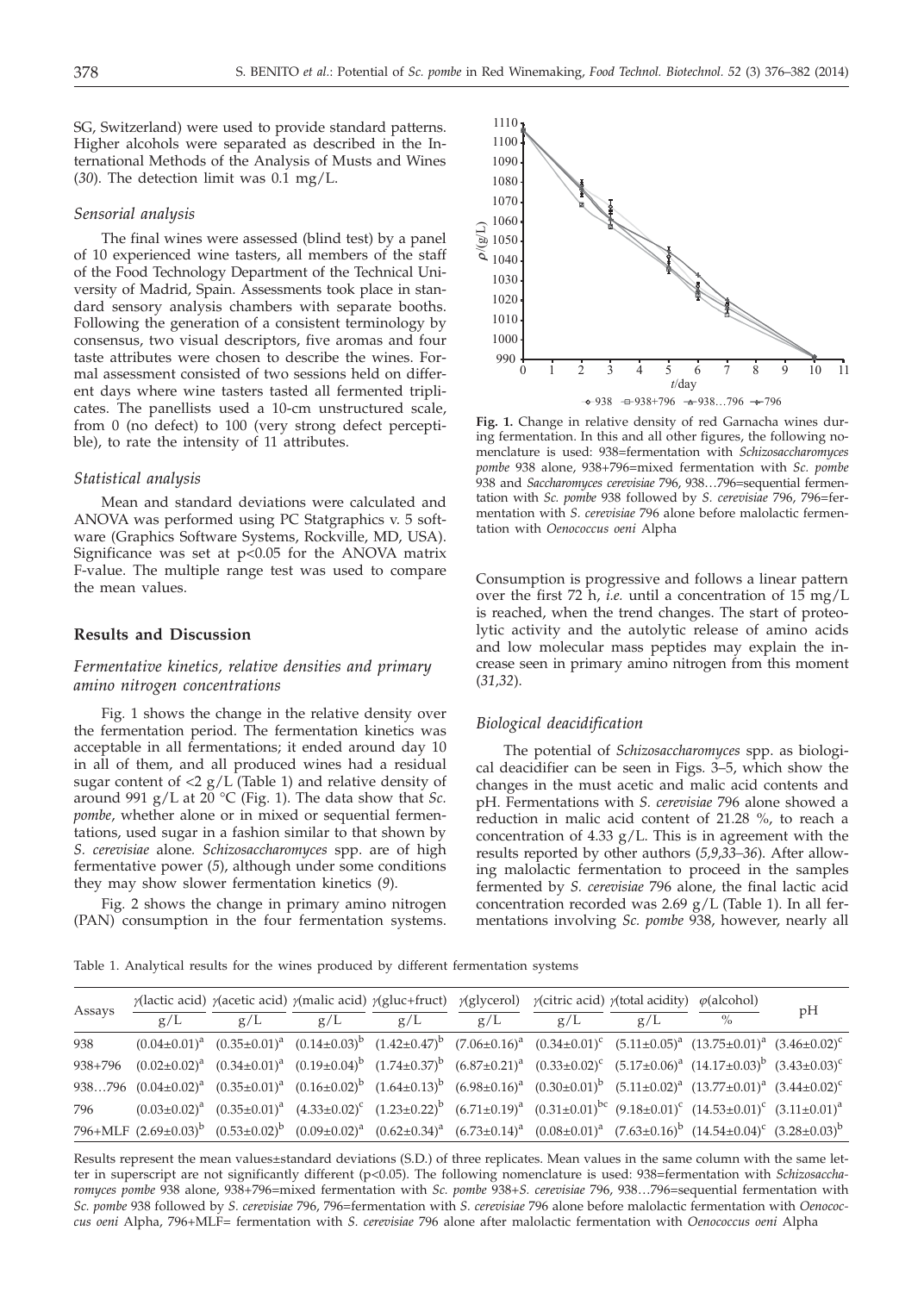

**Fig. 2.** Change in primary amino nitrogen (PAN) consumption in red Garnacha wines during fermentation. The same nomenclature as in Fig. 1



**Fig. 3.** Change in the consumption of malic acid in red Garnacha wines during fermentation. The same nomenclature as in Fig. 1



**Fig. 4.** Change in acetic acid production in red Garnacha wines during fermentation. The same nomenclature as in Fig. 1



**Fig. 5.** Change in the pH of red Garnacha wines during fermentation. The same nomenclature as in Fig. 1

the malic acid was consumed (Fig. 3). This is also in agreement with the reports by other authors who recorded 75–100 % reductions in malic acid content depending on the *Schizosaccharomyces* strain used (*6–8,10,17,18,37*). This reduction largely occurred over the first six days of fermentation; at this time the malic acid concentrations recorded were 0.14, 0.19 and 0.16 g/L when using *Sc. pombe* 938 alone, in sequential fermentation, and in mixed fermentation, respectively. This consumption of malic acid translated into a deacidification of some 97 %, made manifest in the pH change (Fig. 5) and total acidity values of the finished wines (Table 1). No significant differences were seen in terms of malic acid content at the end of alcoholic fermentation in any of the fermentation assays involving *Sc. pombe* 938, which showed an increase in pH of 0.30–0.35 compared to the fermentations with *S. cerevisiae* 796 alone before allowing the malolactic fermentation step.

One of the main oenological problems associated with *Schizosaccharomyces* spp. is their significant production of acetic acid in fermentations at laboratory scale (*9*). However, many authors have recorded satisfactory results of mixed fermentations (*i.e.* with *Saccharomyces* spp.), obtaining wines with no obvious olfactory defects (*8,17*). In the present work, the acetic acid content stabilised on the third day of fermentation. In all fermentations involving *Sc. pombe* 938, the concentration of acetic acid remained at around  $0.35$  g/L from that moment until the end of fermentation (Fig. 4). With *S. cerevisiae* 796 alone, however, the acetic acid concentration increased to 0.53 g/L following the malolactic fermentation step. This increase might be explained by the observed consumption of citric acid (Table 1).

## *Potential applications of Schizosaccharomyces pombe*

Fig*.* 6 shows the change in pyruvic acid concentration during fermentation. The maximum concentration was reached on the third day in all fermentations, followed by its reduction. The maximum values reached when using *Sc. pombe* 938 alone, in sequential fermentation with *S. cerevisiae* 796, in mixed fermentation, and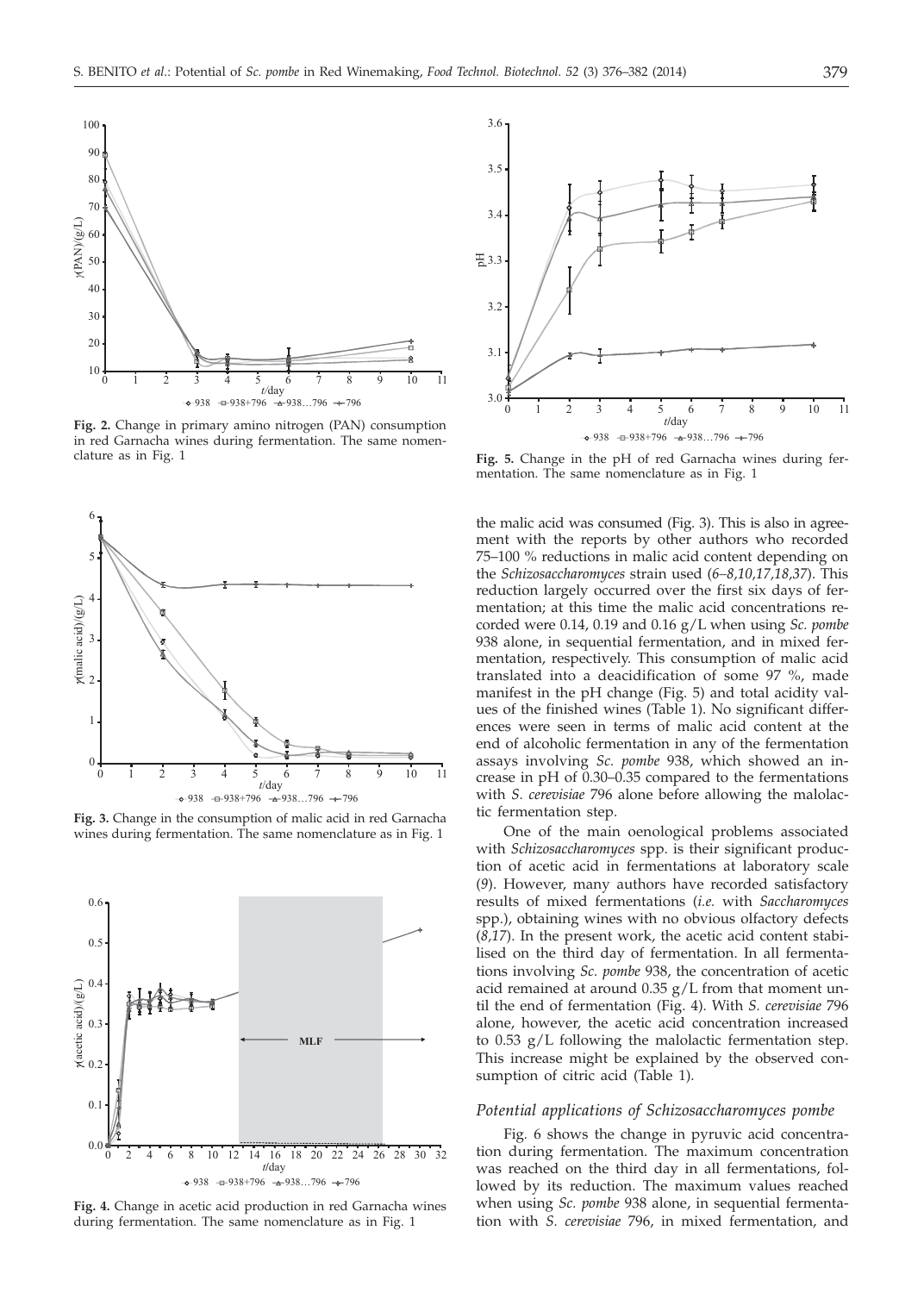

**Fig. 6.** Change in the production of pyruvic acid in red Garnacha wines during fermentation. The same nomenclature as in Fig. 1

with *S. cerevisiae* 796 alone were 0.25, 0.24, 0.18 and 0.10 g/L, respectively. In other studies involving fermentations with other *Schizosaccharomyces* strains alone, values of up to 0.39 g/L have been recorded (*9*). The pyruvic acid concentrations reached here in fermentations with *Sc. pombe* were high compared to those recorded in earlier work with *S. cerevisiae* 7VA and 9CV selected for their ability to produce pyruvic acid; these produced only between 0.06 and 0.13 g/L of pyruvic acid (*38*). The formation of highly stable pigments such as vitisin A in fermentations with *Sc. pombe* 938, either alone or combined with *S. cerevisiae* 796 (sequential or mixed), would probably be stronger than with *S. cerevisiae* 796 alone (Fig. 6). This could improve the chromatic characteristics of wines, especially during long ageing processes (*38*) when stable pigment forms start to be important over unstable forms.

The urea content of the finished wines (Fig. 7) was 0.12 mg/L in that made with *Sc. pombe* 938 alone, 0.20 mg/L in that made with the mixed fermentation system,  $0.14 \, \text{mg/L}$  in that made with the sequential fermentation system, and 1.41 mg/L in that made with *S. cerevisiae* 796 alone. The differences between the fermentations with either of the yeast strains used alone were significant ( $p<0.05$ ). These differences are easily explained given the greater urease activity by *Sc. pombe* (*11*). A reduction in urea ought to lead to less ethyl carbamate (an undesirable molecule) formation (*39,40*); the use of *Sc. pombe* 938 could, therefore, improve the safety of wines.

Glycerol content in the wines made in fermentations in which *Sc. pombe* 938 was higher, although the difference was not significant compared to the amounts in wine made with *S. cerevisiae* 796 alone (Table 1). Some authors report *Sc. pombe* to have a well developed glyceropyruvic pathway, which might explain its greater production of pyruvic acid and glycerol compared to other yeasts (*5*).

The final alcohol content in the wines made in fermentations involving *Sc. pombe* 938 was lower than that when *S. cerevisiae* 796 acted alone (Table 1). This is in agreement with the reports by other authors who observed *Sc. pombe* to be a relatively poor producer of alcohol (*41*). Lower alcohol content might be the reflection of



**Fig. 7.** Urea concentration (mean values±S.D.) in the final wines. The same nomenclature as in Fig. 1

greater autolytic release of cell wall polysaccharides by *Sc. pombe* (of use in ageing over lees) (*25*); the sugars consumed appear to be used to make compounds other than ethanol or to increase the yeast's biomass.

#### *Volatile compounds*

Table 2 shows the production of volatile compounds in the different fermentations. No significant differences were seen in acetaldehyde production, with all fermentations returning values of 7–9 mg/L. This could be beneficial for red wines, since, along with malvidin-3-glucoside, acetaldehyde acts as a precursor of vitisins B, which help stabilise wine colour (*42*). Nonetheless, significant differences were recorded after the final malolactic fermentation step in fermentations with *S. cerevisiae* alone (final value  $14.34 \text{ mg/L}$ ).

Methanol production (13.07–21.42 mg/L) never exceeded the legal limit of 120 mg/L for red wines. At the end of alcoholic fermentation, no significant differences were seen between the different fermentations in terms of ethyl acetate concentration. Nonetheless, following the malolactic fermentation step after fermentation with *S. cerevisiae* 796 alone, a value of 42.30 mg/L was reached, which is significantly higher than those recorded in other fermentations. Even so, although ethyl acetate is one of the most negative of wine esters, being responsible for a glue odour, all values of <70 mg/L can be considered acceptable (*43*).

Higher alcohols (isobutanol, 2-methyl-1-butanol and 3-methyl-1-butanol) were produced in moderate quantities in all fermentations (slightly more with *S. cerevisiae* 796 alone, both before and after the malolactic fermentation step). A total higher alcohol concentration of <350 mg/L is recommended since, above this, wine takes on a disagreeable alcoholic flavour.

The formation of 2-phenylethanol was moderate, although slightly more was made in the fermentation involving *S. cerevisiae* 796 alone (Table 2); this may have increased its floral aroma. The main descriptor for this compound is rose petals. Significantly more isoamyl acetate was produced in the fermentation involving *S. cerevisiae* 796 alone (Table 2). Ethyl lactate production was moderate in all fermentations (9.11–11.15 mg/L), except when *S. cerevisiae* 796 was used alone followed by malolactic fermentation undertaken by the added bacteria  $(34.06 \text{ mg/L}).$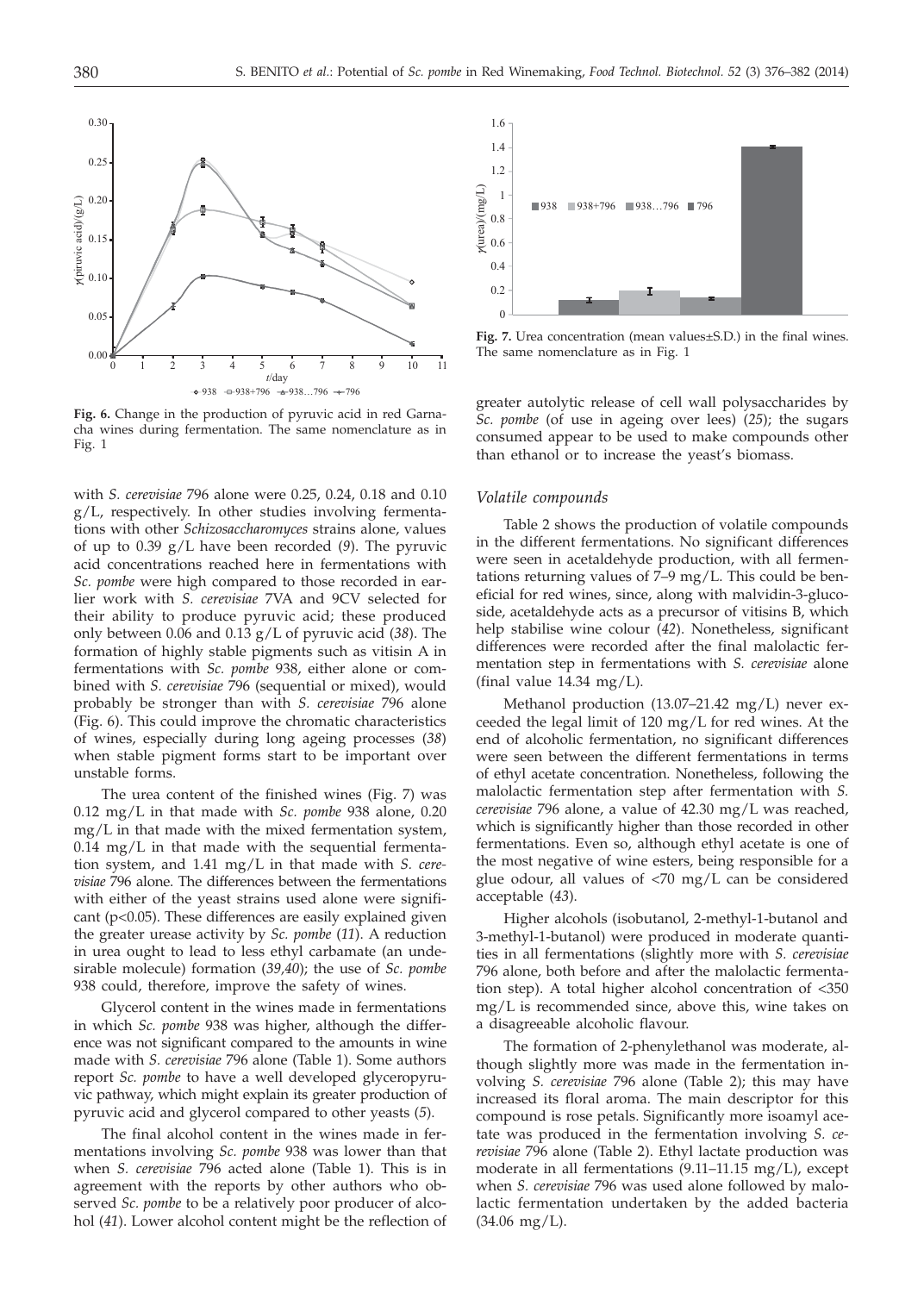|                     | $\gamma/(mg/L)$         |                         |                          |                         |                        |  |  |  |  |  |
|---------------------|-------------------------|-------------------------|--------------------------|-------------------------|------------------------|--|--|--|--|--|
| Compounds           | 938                     | 938+796                 | 938796                   | 796                     | 796+MLF                |  |  |  |  |  |
| Acetaldehyde        | $(7.28 \pm 0.70)^a$     | $(7.15 \pm 0.96)^a$     | $(7.37 \pm 1.73)^a$      | $(9.21 \pm 1.35)^a$     | $(14.34\pm2.07)^{b}$   |  |  |  |  |  |
| Methanol            | $(13.07 \pm 1.61)^a$    | $(15.50 \pm 4.19)^{ab}$ | $(15.83 \pm 4.20)^{ab}$  | $(17.11\pm5.27)^{ab}$   | $(21.42\pm6.40)^b$     |  |  |  |  |  |
| 1-Propanol          | $(13.37 \pm 0.20)^a$    | $(15.42 \pm 2.15)^{ab}$ | $(13.34 \pm 0.64)^a$     | $(17.23 \pm 3.19)^b$    | $(18.52 \pm 1.82)^{b}$ |  |  |  |  |  |
| Diacetyl            | $(1.22 \pm 1.05)^a$     | $(2.36\pm0.40)^{ab}$    | $(2.14\pm0.14)^{ab}$     | $(2.96 \pm 0.53)^{b}$   | $(5.08 \pm 0.26)^c$    |  |  |  |  |  |
| Ethyl acetate       | $(24.26 \pm 5.23)^a$    | $(26.28 \pm 5.40)^a$    | $(21.14 \pm 1.94)^a$     | $(25.83\pm3.88)^a$      | $(42.30\pm1.93)^{b}$   |  |  |  |  |  |
| Isobutanol          | $(39.81 \pm 1.88)^{b}$  | $(33.11 \pm 2.53)^a$    | $(38.14\pm3.057)^b$      | $(49.92 \pm 2.84)^c$    | $(52.61 \pm 2.38)^c$   |  |  |  |  |  |
| 1-Butanol           | $(4.39\pm0.04)^{b}$     | $(4.60\pm0.09)^c$       | $(4.20 \pm 0.05)^a$      | $(4.39\pm0.08)^{b}$     | $(4.56 \pm 0.07)^c$    |  |  |  |  |  |
| 2-Methyl-1-butanol  | $(85.80\pm4.39)^b$      | $(80.05 \pm 2.91)^{ab}$ | $(72.97 \pm 8.73)^a$     | $(99.56 \pm 6.94)^c$    | $(102.66\pm3.53)^c$    |  |  |  |  |  |
| 3-Methyl-1-butanol  | $(50.09 \pm 4.77)^{ab}$ | $(50.18 \pm 1.46)^{ab}$ | $(44.38\pm5.04)^a$       | $(55.34 \pm 6.74)^{bc}$ | $(62.37 \pm 0.95)^c$   |  |  |  |  |  |
| Isobutyl acetate    | n.d.                    | n.d.                    | n.d.                     | n.d.                    | $(0.419 \pm 0.72)$     |  |  |  |  |  |
| Ethyl butyrate      | n.d.                    | n.d.                    | n.d.                     | n.d.                    | $(0.714 \pm 1.23)$     |  |  |  |  |  |
| Ethyl lactate       | $(9.11 \pm 1.00)^a$     | $(10.36 \pm 2.20)^a$    | $(11.15 \pm 4.64)^a$     | $(11.10 \pm 1.57)^a$    | $(34.06\pm6.18)^b$     |  |  |  |  |  |
| 2-3-Butanediol      | $(824.12 \pm 58.73)^a$  | $(782.51 \pm 85.63)^a$  | $(791.36 \pm 75.95)^{a}$ | $(776.37\pm63.11)^a$    | $(902.97 \pm 64.03)^a$ |  |  |  |  |  |
| Isoamyl acetate     | $(1.93 \pm 1.84)^{ab}$  | $(7.18\pm4.88)^{b}$     | $(4.45\pm3.59)^{ab}$     | $(15.14 \pm 7.98)^c$    | $(0.46 \pm 0.21)^a$    |  |  |  |  |  |
| Hexanol             | $(4.89 \pm 0.01)^{ab}$  | $(4.68 \pm 0.13)^a$     | $(4.68 \pm 0.06)^a$      | $(5.22 \pm 0.12)^c$     | $(5.09 \pm 0.18)^{bc}$ |  |  |  |  |  |
| 2-Phenylethanol     | $(15.37 \pm 2.55)^a$    | $(19.33\pm2.11)^{b}$    | $(18.85\pm0.99)^{ab}$    | $(22.55 \pm 2.62)^b$    | $(21.83\pm3.19)^{b}$   |  |  |  |  |  |
| Phenylethyl acetate | $(3.49 \pm 3.03)^a$     | $(5.34 \pm 0.05)^a$     | $(3.51 \pm 3.04)^a$      | $(5.59 \pm 0.47)^a$     | $(5.79 \pm 0.18)^a$    |  |  |  |  |  |

Table 2. Volatile compounds detected in different fermentations

All fermentations were performed at 25 °C with an initial sugar concentration of 246  $g/L$ 

Results represent mean values±S.D. of three replicates, n.d.= not detected. Mean values in the same row with the same letter in superscript are not significantly different (p<0.05). Nomenclature is the same as in Table 1

## *Sensorial evaluation*

Fig*.* 8 shows a spider web diagram of the average scores of some olfactory and taste attributes. Large differences in the perception of acidity were recorded (explained above). Fermentation with *S. cerevisiae* 796 alone (followed by the malolactic fermentation step) produced the strongest sensations of oxidation, acetic acidity and bitterness. None of the wines produced by fermentation with *Sc. pombe* 938 had any perceptible organoleptic problems; indeed, they received the best scores from all tasters. The above data show that all fermentations with *Sc. pombe* achieved the main goals related to total malic acid and urea degradation, higher glycerol production and lower alcohol levels. However, the preferred fermentation strategy was the use of *Sc. pombe* 938 alone,



**Fig. 8.** Taste and olfactory attribute scores of the final wines. Legend as for Fig. 1

probably because in this case the fermented must was less standardized and more different than of the regular wines.

## **Conclusions**

The presented results show that *Schizosaccharomyces pombe* 938 meets all the basic requirements of a red-winemaking yeast. Other strains can be investigated to see which might be selected in terms of the ability to deacidify acidic wine, their associated volatile compound profile, and the ability to prevent the production of bacterial toxins. *Schizosaccharomyces* spp. appears to be a real alternative to *Saccharomyces cerevisiae* and other members of the *Saccharomyces* genus, and thus provide a potential for the production of new, less standardised wines.

## *Acknowledgements*

This work was funded by the Ministry of Economy and Competitiveness (MEeC), Spain (Project AGL2013- -47706-R). The authors are very grateful for the help received from Biosystems S.A. Special thanks are owed to Pablo Rodríguez Plaza for the donation of the enzyme kits used in this work.

## **References**

- *1.* J.F. Gallander, Deacidification of eastern table wines with *Schizosaccharomyces pombe*, *Am. J. Enol. Vitic. 28* (1977) 65– 72.
- *2.* K. Yokotsuka, A. Otaki, H. Naitoh, Controlled simultaneous deacidification and alcohol fermentation of a high-acid grape must using two immobilized yeasts, *Schizosaccharomyces pombe* and *Saccharomyces cerevisiae*, *Am. J. Enol. Vitic. 44* (1993) 371–377.